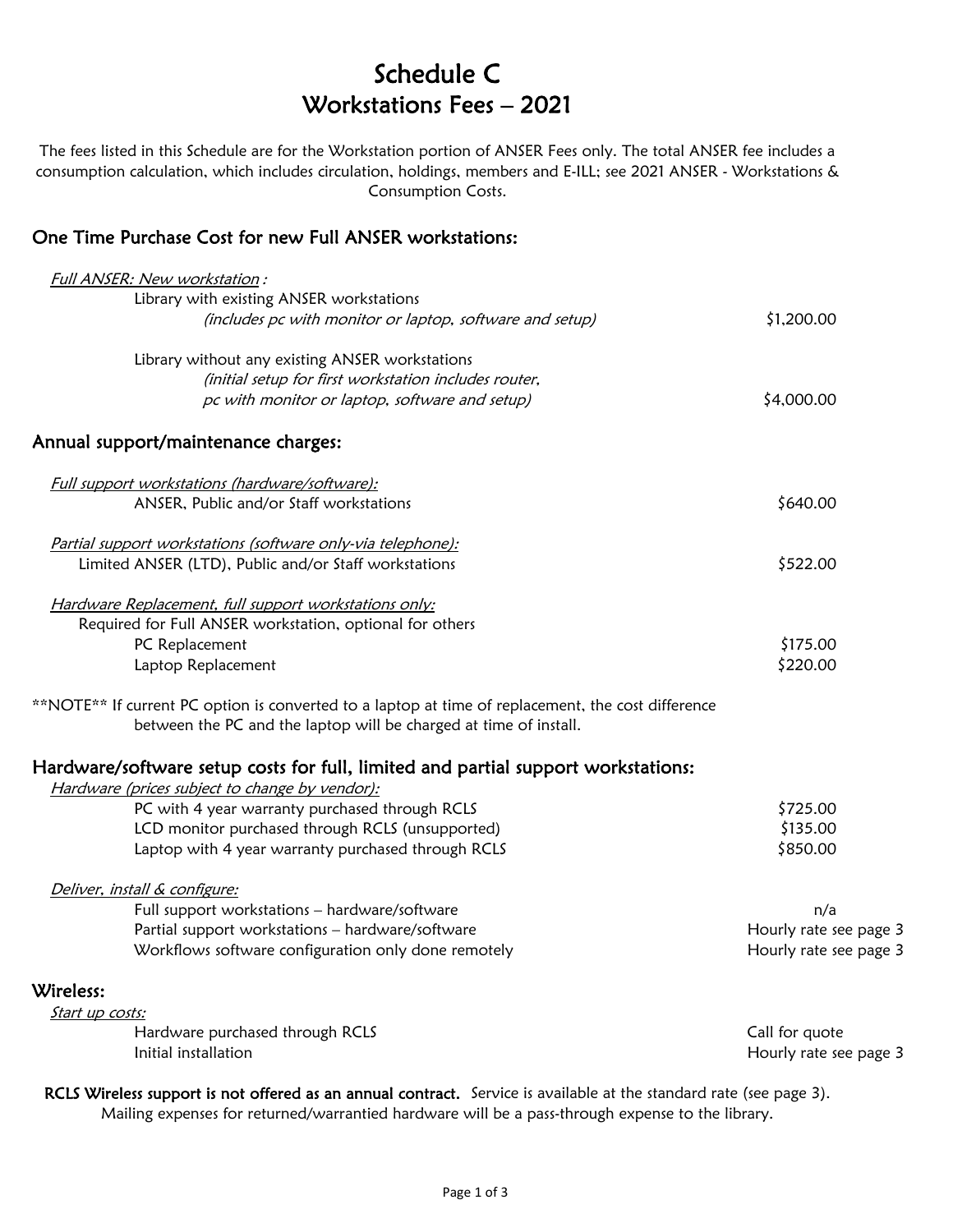Start up costs (initial installation): Start up costs (initial installation):

| Software license (one-time purchase charge):<br>Library Building Bundle<br>Per Client Bundle                                                                                                                                                                         | \$940.60<br>\$38.67                                |
|----------------------------------------------------------------------------------------------------------------------------------------------------------------------------------------------------------------------------------------------------------------------|----------------------------------------------------|
| Annual license maintenance charge (estimated):<br>Library Building Bundle<br>Per Client Bundle                                                                                                                                                                       | \$291.61<br>\$7.14                                 |
| <i>MobilePrint</i> (requires EnvisionWare version 4.9 or higher):<br>1 year renewal<br>2 year renewal<br>3 year renewal<br>4 year renewal<br>Initial installation (may include upgrading EnvisionWare software) and support available at the<br>standard hourly rate | \$725.00<br>\$1,358.00<br>\$1,875.00<br>\$2,315.00 |

#### RCLS support (telephone and on-site):

RCLS EnvisionWare support is not offered as an annual contract. Service is available at the standard rate (see page 3).

| Additional Software/Equipment: (all prices subject to change by vendor; available to order by using the |          |
|---------------------------------------------------------------------------------------------------------|----------|
| Coordinated Equipment Order form found on the RCLS website)                                             |          |
| Microsoft Office Suite license                                                                          | \$76.71  |
| Zebra DS4308 Scanner w/Intellistand                                                                     | \$180.00 |

(Member libraries are required to replace receipt printers that do not have a USB connection with a Model TMT88V (or newer) at the library's expense at the time they are receiving a PC replacement.)

Epson TMT88V Receipt Printer **\$302.00** S302.00

#### Laptop accessories:

| External Dell DVD Drive                     | \$44.99  |
|---------------------------------------------|----------|
| Dell Universal Dock D6000                   | \$199.00 |
| Keyboard                                    | \$15.00  |
| Mouse                                       | \$15.00  |
| N17 Combination Lock for Dell laptops       | \$25.79  |
| Cash Drawer with cable:                     |          |
| MMF-VAL1313E04 (13Wx13Dx4H) 4 bill / 5 coin | \$88.00  |
| MMF-VAL1416E04 (14Wx16Dx4H) 4 bill / 5 coin | \$94.00  |
| MMF-VAL1616E04 (16Wx16Dx4H) 5 bill / 8 coin | \$114.00 |
| Optional Under Counter Brackets (per set)   | \$25.00  |
| Peripherals Maintenance - Annual Fees       |          |
| Barcode scanners                            | \$25.00  |
| Printers                                    | \$150.00 |
| Servers (see note 9)                        | \$850.00 |